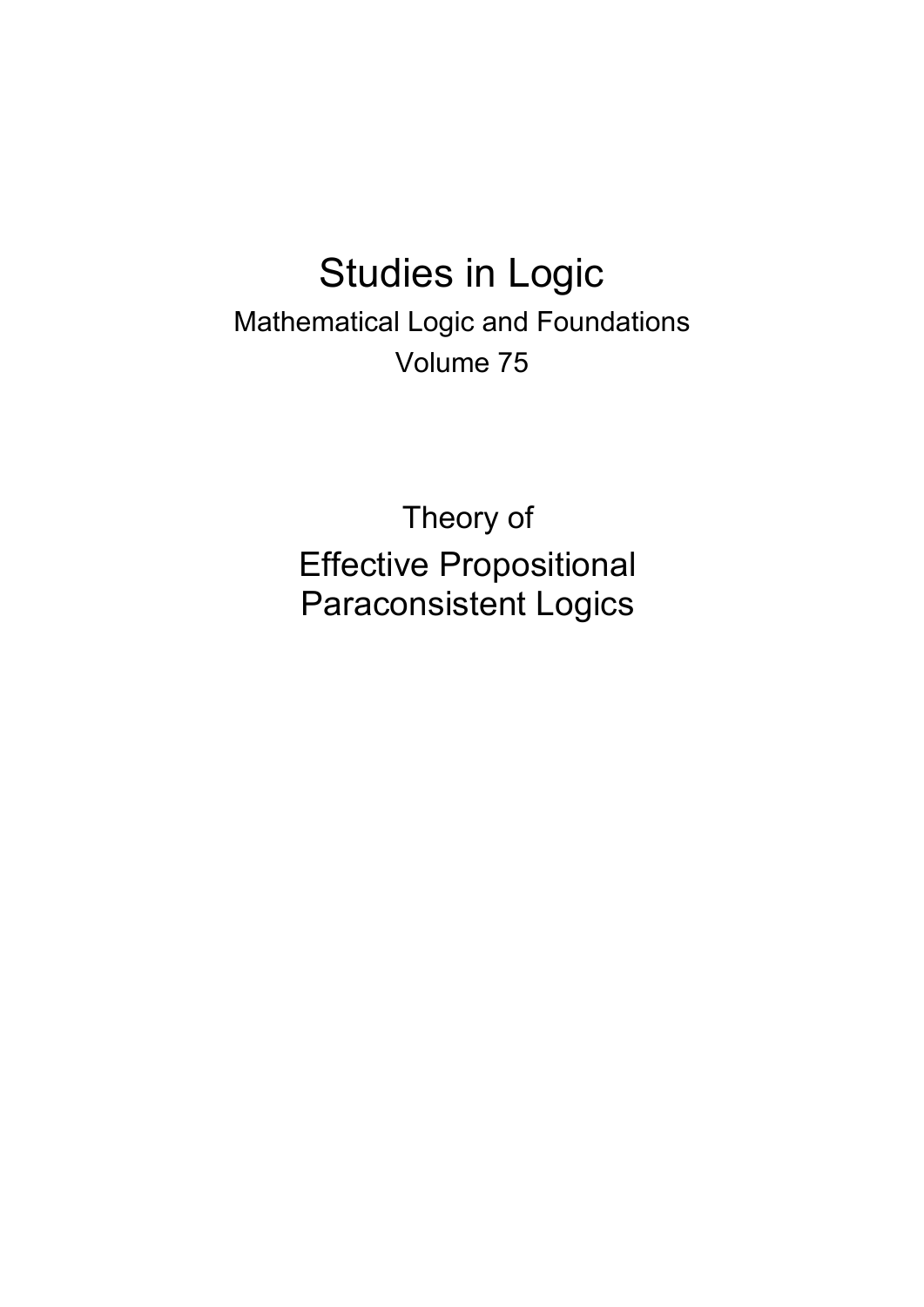Volume 65 Elementary Logic with Applications. A Procedural Perspective for Computer **Scientists** D. M. Gabbay and O. T. Rodrigues

Volume 66 Logical Consequences. Theory and Applications: An Introduction. Luis M. Augusto

Volume 67 Many-Valued Logics: A Mathematical and Computational Introduction Luis M. Augusto

Volume 68 Argument Technologies: Theory, Analysis, and Applications Floris Bex, Floriana Grasso, Nancy Green, Fabio Paglieri and Chris Reed, eds

Volume 69 Logic and Conditional Probability. A Synthesis Philip Calabrese

Volume 70 Proceedings of the International Conference. Philosophy, Mathematics, Linguistics: Aspects of Interaction, 2012 (PhML-2012) Oleg Prosorov, ed.

Volume 71 Fathoming Formal Logic: Volume I. Theory and Decision Procedures for Propositional Logic Odysseus Makridis

Volume 72 Fathoming Formal Logic: Volume II. Semantics and Proof Theory for Predicate Logic Odysseus Makridis

Volume 73 Measuring Inconsistency in Information John Grant and Maria Vanina Mrtinez, eds.

Volume 74 Dictionary of Argumentation. An Introduction to Argumentation Studies Christian Plantin. With a Foreword by J. Anthony Blair

Volume 75 Theory of Effective Propositional Paraconsistent Logics Arnon Avron, Ofer Arieli and Anna Zamansky

Studies in Logic Series Editor Dov Gabbay dov.gabbay@kcl.ac.uk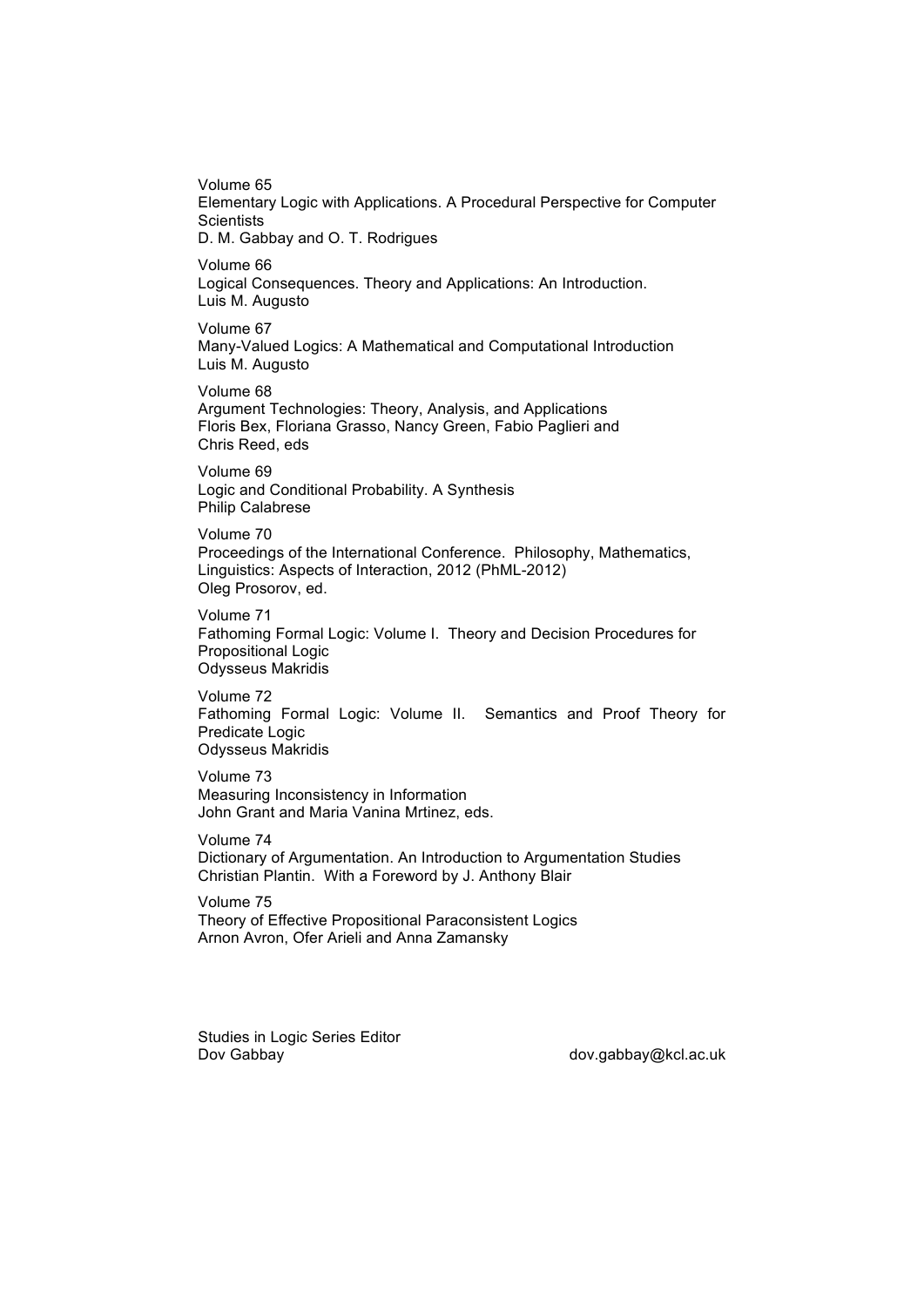Theory of Effective Propositional Paraconsistent Logics

> Arnon Avron Ofer Arieli and Anna Zamansky